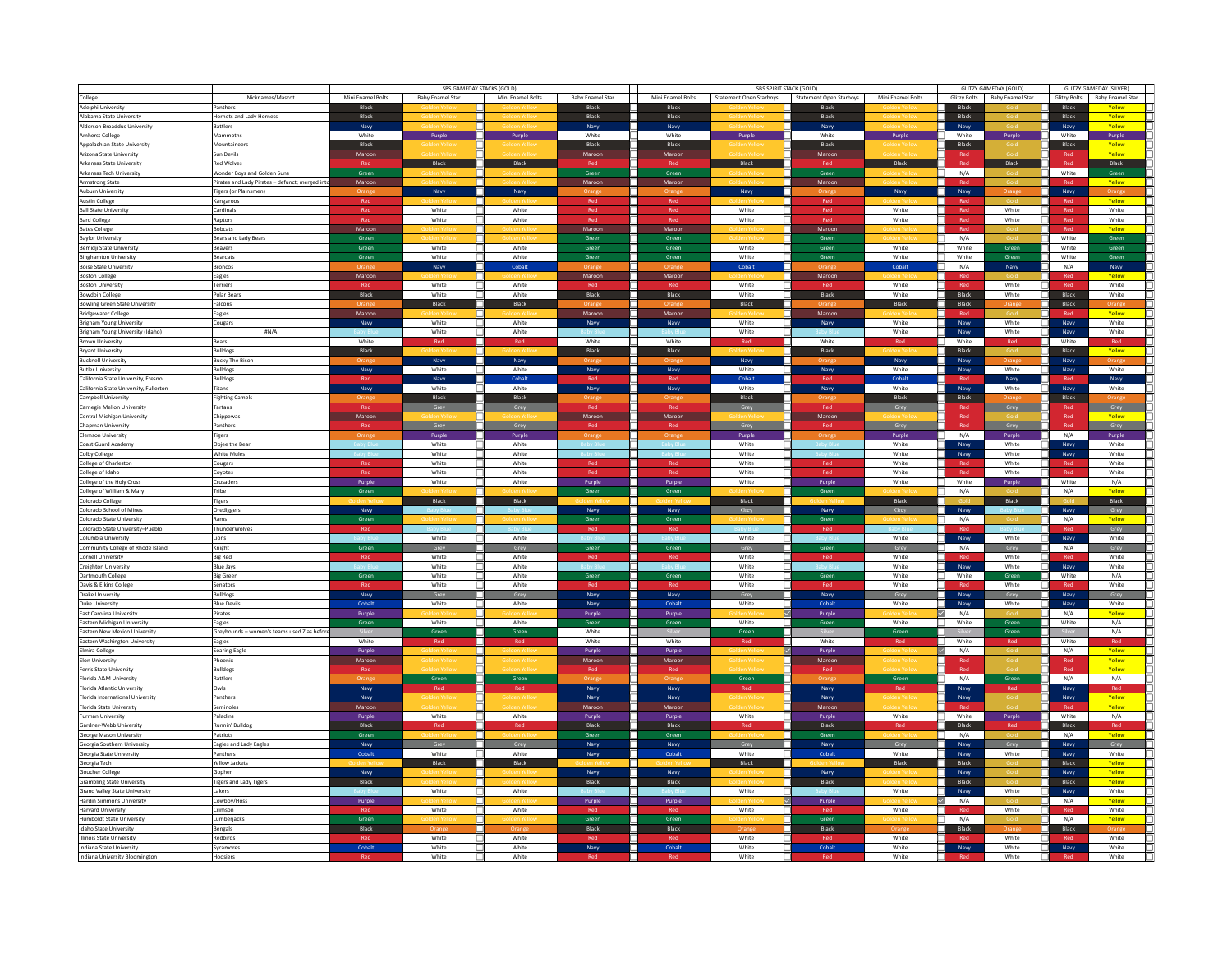|                                                               |                                              |                   | SBS GAMEDAY STACKS (GOLD) |                   |                         |                   | <b>SBS SPIRIT STACK (GOLD)</b> |                         | GLITZY GAMEDAY (GOLD) |              | <b>GLITZY GAMEDAY (SILVER)</b> |              |                         |  |
|---------------------------------------------------------------|----------------------------------------------|-------------------|---------------------------|-------------------|-------------------------|-------------------|--------------------------------|-------------------------|-----------------------|--------------|--------------------------------|--------------|-------------------------|--|
| College                                                       | Nicknames/Mascot                             | Mini Enamel Bolts | <b>Baby Enamel Star</b>   | Mini Enamel Bolts | <b>Baby Enamel Star</b> | Mini Enamel Bolts | <b>Statement Open Starboys</b> | Statement Open Starboys | Mini Enamel Bolts     | Glitzy Bolts | <b>Baby Enamel Star</b>        | Glitzy Bolts | <b>Baby Enamel Star</b> |  |
| Iowa State University                                         | Cyclones                                     |                   |                           |                   |                         |                   |                                |                         |                       |              |                                |              | Yellow                  |  |
|                                                               | <b>Bombers</b>                               |                   |                           |                   |                         |                   |                                |                         |                       |              |                                |              | Yellow                  |  |
| Ithaca College                                                |                                              | Navy              |                           |                   | Navy                    | Navy              |                                | Navy                    |                       | Navy         |                                | Navy         |                         |  |
| James Madison University                                      | Dukes                                        | Purple            |                           |                   | Purple                  | Purple            |                                | Purple                  |                       | N/A          |                                | N/A          | Yellow                  |  |
| Johnson & Wales University                                    | Wildcats                                     | Navy              | White                     | White             | Navy                    | Navy              | White                          | Navy                    | White                 | Navy         | White                          | Navy         | White                   |  |
| Johnson C. Smith University                                   | Solden Bulls                                 | Navy              |                           |                   | Navy                    | Navy              |                                | Navy                    |                       | Navy         |                                | Navy         | Yellow                  |  |
| Kalamazoo College                                             | <b>Fighting Hornets</b>                      |                   | Black                     | Black             |                         |                   | Black                          |                         | Black                 | Black        |                                | Black        |                         |  |
| Kansas State University                                       | Wildcats                                     | Purple            | White                     | White             | Purple                  | Purple            | White                          | Purple                  | White                 | ┓.<br>White  | Purple                         | White        | N/A                     |  |
| Kennesaw State University                                     | Owls                                         | Black             | Maroon                    | Maroon            | Black                   | Black             | Maroon                         | Black                   | Maroon                | Black<br>п.  | Maroon                         | Black        | Red                     |  |
| Knox College (Illinois)                                       | Prairie Fire                                 | Purple            |                           |                   | Purple                  | Purple            |                                | Purple                  |                       | $\Box$ N/A   |                                | N/A          | Yellow                  |  |
| Lamar University                                              | Cardinals and Lady Cardinals                 | Red               | White                     | White             |                         | Red               | White                          | Red                     | White                 |              | White                          |              | White                   |  |
|                                                               |                                              |                   | White                     | White             |                         |                   | White                          |                         | White                 |              | White                          |              | White                   |  |
| Lewis-Clark State College                                     | Warriors                                     |                   |                           |                   |                         |                   |                                |                         |                       | Navy         |                                | Navy         |                         |  |
| Liberty University                                            | Flames and Lady Flames                       | Navy              | White                     | White             | Navy                    | Navy              | White                          | Navy                    | White                 | Navy         | White                          | Navy         | White                   |  |
| Lindenwood University                                         | Lions                                        | Black             |                           |                   | Black                   | Black             |                                | Black                   |                       | Black        |                                | Black        | Yellow                  |  |
| Longwood University                                           | Lancers                                      | Cobalt            | White                     | White             | Navy                    | Cobalt            | White                          | Cobalt                  | White                 | Navy         | White                          | Navy         | White                   |  |
| Louisiana College                                             | Wildcats and Lady Wildcats.                  |                   | Navy                      | Navy              |                         |                   | Navy                           |                         | Navy                  | Navy         |                                | Navy         |                         |  |
| Louisiana State University                                    | <b>Tigers and Lady Tigers</b>                | Purple            |                           |                   | Purple                  | Purple            |                                | Purple                  |                       | N/A          |                                | N/A          | Yellow                  |  |
| Louisiana Tech University                                     | <b>Bulldogs and Lady Techsters</b>           | Cohalt            | Red                       | Red               | Navy                    | Cohalt            | Red                            | Cohalt                  | Red                   | Navy         | Red                            | Navy         | Red                     |  |
| Loyola University Chicago                                     | Ramblers                                     | Maroon            |                           |                   | Maroon                  | Maroon            |                                |                         | Maroon                |              |                                |              |                         |  |
| Loyola University Maryland                                    | Greyhounds                                   | Green             | Grey                      | Grey              | Green                   | Green             | Grey                           | Green                   | Grey                  | □.<br>N/A    | Grey                           | N/A          | Grey                    |  |
|                                                               | <b>Elsie the Hornet</b>                      |                   |                           |                   |                         |                   |                                |                         |                       |              |                                | Red          |                         |  |
| Lynchburg College                                             |                                              | Maroon            | Grey                      | Grey              | Maroon                  | Maroon            | Grey                           | Maroon                  | Grey                  | Red          | Grey                           |              | Grey                    |  |
| Marshall University                                           | Thundering Herd                              | Green             | White                     | White             | Green                   | Green             | White                          | Green                   | White                 | White        | Green                          | White        | N/A                     |  |
| Massachusetts Institute of Technology                         | Engineers                                    | Maroor            |                           |                   | Maroor                  | Maroor            |                                | Maroon                  | Grey                  | Red          | Grey                           | Red          | Grey                    |  |
| McDaniel College                                              | Green Terror                                 | Green             |                           |                   | Green                   | Green             |                                | Green                   |                       | ┑<br>N/A     |                                | N/A          | Yellow                  |  |
| Mercer University                                             | Bears                                        | Black             |                           |                   | Black                   | Black             |                                | Black                   |                       | Black        |                                | Black        |                         |  |
| Merchant Marine Academy                                       | Salty the Sea Eagle                          | Navy              | Grey                      | Grey              | Navy                    | Navy              | Grey                           | Navy                    | Grey                  | Navy         | Grey                           | Navy         | Grey                    |  |
| Messiah College                                               | Falcons                                      | Navy              | White                     | White             | Navy                    | Navy              | White                          | Navy                    | White                 | Navy         | White                          | Navy         | White                   |  |
| Miami of Ohio                                                 | RedHawks                                     |                   | White                     | White             |                         |                   | White                          |                         | White                 |              | White                          |              | White                   |  |
| Michigan State University                                     | Spartans                                     | Green             | White                     | White             | Green                   | Green             | White                          | Green                   | White                 | ┑<br>White   | Green                          | White        | N/A                     |  |
|                                                               |                                              | Cobalt            |                           |                   |                         |                   |                                |                         |                       |              |                                |              |                         |  |
| Middle Tennessee State University                             | <b>Blue Raiders</b>                          |                   | White                     | White             | Navy                    | Cobalt            | White                          | Cobalt                  | White                 | Navy         | White                          | Navy         | White                   |  |
| Minnesota State University Moorhead                           | Dragons                                      | Rec               | White                     | White             |                         | Red               | White                          |                         | White                 |              | White                          | Red          | White                   |  |
| Minnesota State University, Mankato                           | Mavericks                                    | Purple            |                           |                   | Purple                  | Purple            |                                | Purple                  |                       | N/A          |                                | N/A          | Yellow                  |  |
| Mississippi State University                                  | Bulldogs                                     | Maroon            | White                     | White             | Maroon                  | Maroor            | White                          | Maroon                  | White                 |              | White                          |              | White                   |  |
| Nazareth College                                              | Golden Flyer                                 | Purple            |                           |                   | Purple                  | Purple            |                                | Purple                  |                       | Navy         |                                | Navy         |                         |  |
| New Jersey Institute of Technology                            | Highlanders                                  | Red               | White                     | White             | Red                     | Red               | White                          | Red                     | White                 | Red          | White                          |              | White                   |  |
| New Mexico State University                                   | Aggies                                       | Red               | White                     | White             | Red                     | Red               | White                          | Red                     | White                 | Red          | White                          | Red          | White                   |  |
| New York University                                           | Violets                                      | Purple            | White                     | White             | Purple                  | Purple            | White                          | Purple                  | White                 | N/A          | White                          | N/A          | White                   |  |
|                                                               |                                              |                   |                           |                   |                         |                   |                                |                         |                       |              |                                |              |                         |  |
| North Carolina Central University                             | Eagles                                       | Maroon            | Grey                      | Grey              | Maroon                  | Maroor            | Grey                           | Maroon                  | Grey                  | Red          | Grey                           |              | Grey                    |  |
| North Carolina State University                               | Wolfpack                                     |                   | White                     | White             |                         |                   | White                          |                         | White                 | Red          | White                          | Red          | White                   |  |
| North Dakota State University                                 | Bison                                        | Green             |                           |                   | Green                   | Green             |                                | Green                   |                       | N/A<br>٦     |                                | N/A          | Yellow                  |  |
| North Georgia Technical College                               | Wolf                                         | Navy              | Green                     | Green             | Navy                    | Navy              | Green                          | Navy                    | Green                 | Navy         | Green                          | Navy         | N/A                     |  |
| Northampton Community College                                 | Sam Spartan                                  | Cobalt            | Black                     | Black             | Navy                    | Cobalt            | Black                          | Cobalt                  | Black                 | Navy         | Black                          | Navy         | Black                   |  |
| Northeastern University                                       | Huskies                                      |                   |                           |                   |                         |                   |                                |                         |                       |              |                                |              | Grey                    |  |
| Northern Arizona University                                   | Lumberiacks                                  | Navy              |                           |                   | Navy                    | Navy              |                                | Navy                    |                       | Navy         |                                | Navy         | Yellow                  |  |
| Northern Illinois University                                  | Huskies                                      | Red               | Black                     | Black             |                         | Red               | Black                          | Red                     | Black                 |              | Black                          |              | Black                   |  |
| Northwest Nazarene University                                 | Nighthawks                                   | Red               |                           | Black             | Rod                     | Red               | Black                          | Red                     |                       | Red          | Black                          | Red          | Black                   |  |
|                                                               |                                              |                   | Black                     |                   |                         |                   |                                |                         | Black<br>White        |              |                                |              | N/A                     |  |
| Northwestern University                                       | Wildcats                                     | Purple            | White                     | White             | Purple                  | Purple            | White                          | Purple                  |                       | White        | Purple                         | White        |                         |  |
| Ohio State University                                         | Buckeyes                                     |                   | Grey                      | Grey              |                         |                   | Grey                           |                         | Grey                  |              | Grey                           |              | Grey                    |  |
| Ohio University                                               | <b>Bobcats</b>                               | Green             | White                     | White             | Green                   | Green             | White                          | Green                   | White                 | White        | Green                          | White        | N/A                     |  |
| Oklahoma State University                                     | Cowboys and Cowgirls                         |                   | Black                     | Black             |                         |                   | Black                          |                         | Black                 | Black        |                                | Black        |                         |  |
| Old Dominion University                                       | Monarchs and Lady Monarchs                   |                   | Grey                      | Grey              |                         |                   | Grey                           |                         | Grey                  | Navy         |                                | Navy         | Grey                    |  |
| Oral Roberts University                                       | Solden Eagles                                |                   | Navy                      | Navy              |                         |                   | Navy                           |                         | Navy                  | Navy         |                                | Navy         | Yellow                  |  |
| Oregon State University                                       | Beavers                                      |                   | Black                     | Black             |                         |                   | Black                          |                         | Black                 | Black        |                                | Black        |                         |  |
| Otterbein University                                          | Cardy the Cardina                            |                   | White                     | White             |                         |                   | White                          |                         | White                 |              | White                          |              | White                   |  |
|                                                               |                                              |                   |                           |                   |                         |                   |                                |                         |                       |              |                                |              |                         |  |
| Pennsylvania State University                                 | Nittany Lions and Lady Lions (women's basket | Navy              | White                     | White             | Navy                    | Navy              | White                          | Navy                    | White                 | Navy         | White                          | Navy         | White                   |  |
| Portland State University                                     | Vikings                                      | Green             | White                     | White             | Green                   | Green             | White                          | Green                   | White                 | White        | Green                          | White        | N/A                     |  |
| Princeton University                                          | <b>Tigers</b>                                |                   | Black                     | Black             |                         |                   | Black                          |                         | Black                 | Black        |                                | Black        |                         |  |
| Providence College                                            | Friars                                       | Black             | White                     | White             | Black                   | Black             | White                          | Black                   | White                 | Black        | White                          | Black        | White                   |  |
| Purdue University                                             | <b>Boilermakers</b>                          |                   | Black                     | Black             |                         |                   | Black                          |                         | Black                 | N/A          | Black                          | N/A          | Black                   |  |
| Queens College, City University of New York                   | Knights                                      | Navy              |                           |                   | Navy                    | Navy              | Gre                            | Navy                    | Grey                  | Navy         |                                | Navy         |                         |  |
| Radford University                                            | Highlanders                                  | Ret               | Black                     | Black             |                         |                   | Black                          |                         | Black                 |              | Black                          |              | Black                   |  |
| Randolph-Macon College                                        | Yellow Jackets                               | Black             |                           |                   | Black                   | Black             |                                | Black                   |                       | Black        |                                | Black        | Yellow                  |  |
| Rhode Island College                                          | Anchormen                                    | Maroon            |                           |                   | Maroor                  | Maroor            |                                | Maroor                  |                       |              |                                |              | Vallow                  |  |
| Rice University                                               | Owls                                         |                   | Grey                      |                   |                         |                   |                                |                         |                       |              |                                |              |                         |  |
|                                                               |                                              | Navy              |                           | Grey              | Navy                    | Navy              | Grey                           | Navy                    | Grey                  | Navy         | Grey                           | Navy         | Grey                    |  |
| Rider University                                              | Broncs                                       | Maroor            | White                     | White             | Maroo                   | Maroon            | White                          | Maroon                  | White                 |              | White                          |              | White                   |  |
| Rowan University                                              | Profs                                        | Maroon            |                           |                   | Maroon                  | Maroor            |                                | Maroon                  |                       | Red          |                                | Red          | Yellow                  |  |
| <b>Rutgers University</b>                                     | Scarlet Knights                              | Rec               | White                     | White             |                         | Red               | White                          |                         | White                 | Red          | White                          | Red          | White                   |  |
| Sam Houston State University                                  | Bearkats                                     |                   | White                     | White             |                         |                   | White                          |                         | White                 | ┑<br>White   |                                | White        |                         |  |
| Samford University                                            | Bulldogs                                     | Red               | Navy                      | Navy              | Red                     | Red               | Navy                           | Red                     | Navy                  | Red          | Navy                           | <b>Red</b>   | Navy                    |  |
| San Diego State University                                    | Aztecs                                       | Red               | Black                     | Black             | Red                     | Red               | Black                          | Red                     | Black                 | Red          | Black                          | Red          | Black                   |  |
| San Francisco State University                                | Gators                                       | Purple            |                           |                   | Purple                  | Purple            |                                | Purple                  |                       | N/A<br>⊐     |                                | N/A          | Yellow                  |  |
| San Jose State University                                     | Spartans                                     |                   | White                     | White             |                         |                   | White                          |                         | White                 | N/A          | White                          | N/A          | White                   |  |
|                                                               |                                              |                   | White                     | White             |                         |                   | White                          |                         | White                 |              | White                          |              | White                   |  |
| Santa Clara University                                        | Broncos                                      | Red               |                           |                   |                         | Red               |                                | Red                     |                       | Red          |                                | $\sf Red$    |                         |  |
| Shenandoah University                                         | Hornets                                      | Rod               | Nav                       |                   |                         | Red               |                                |                         | Nav                   | Red          | Navy                           | Red          | Navy                    |  |
| Siena College                                                 | Saints                                       | Green             |                           |                   | Green                   | Green             |                                | Green                   |                       | N/A          |                                | N/A          | Yellow                  |  |
| Slippery Rock University of Pennsylvania                      | The Rock                                     | Green             | White                     | White             | Green                   | Green             | White                          | Green                   | White                 | ┑.<br>N/A    | White                          | N/A          | White                   |  |
| Smith College                                                 | Pioneers                                     | Navy              |                           |                   | Navy                    | Navy              |                                | Navy                    |                       | Navy         |                                | Navy         | Yellow                  |  |
| South Carolina State University                               | Bulldogs                                     | Maroor            | Nav                       |                   | Maroo                   | Maroor            |                                | Maroor                  |                       |              |                                |              | Navy                    |  |
| South Dakota State University                                 | lackrabbits                                  | Cohalt            |                           |                   | Navy                    | Cohalt            |                                | Cobalt                  |                       | Navy         |                                | Navy         | Yellow                  |  |
| Southeastern Louisiana University                             | Lions and Lady Lions                         | Green             |                           |                   | Green                   | Green             |                                | Green                   |                       | N/A          |                                | N/A          | Yellow                  |  |
|                                                               | Salukis                                      | Maroon            | White                     | White             | Maroon                  |                   | White                          | Maroon                  | White                 | Red          |                                |              | White                   |  |
| Southern Illinois University<br>Southern Methodist University | Mustanes                                     |                   |                           |                   |                         | Maroon            |                                |                         |                       |              | White                          | Red          |                         |  |
|                                                               |                                              | Maroon            |                           |                   | Maroon                  | Maroon            |                                | Maroon                  |                       |              |                                | Red          | Grey                    |  |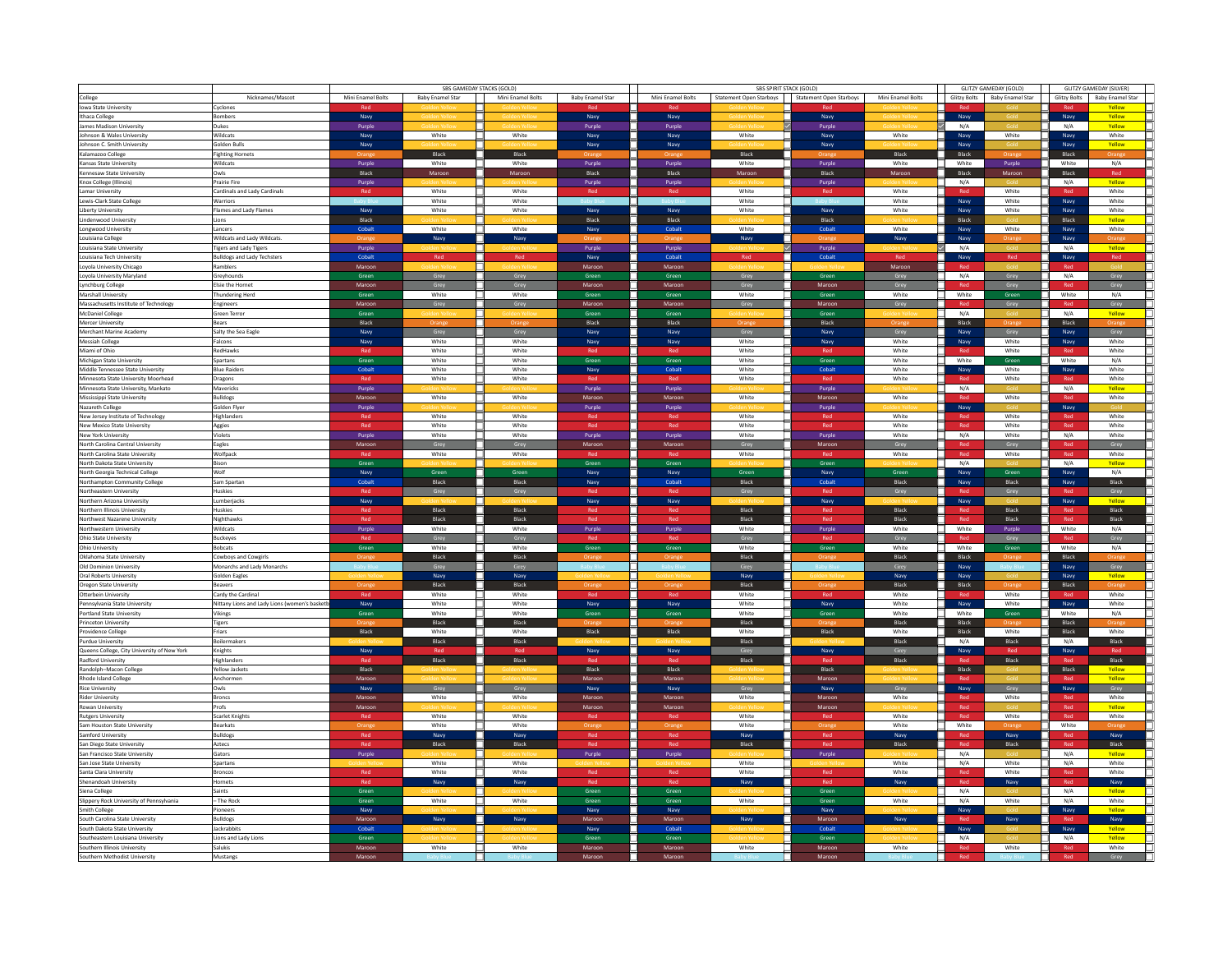|                                                           |                                                | SBS GAMEDAY STACKS (GOLD) |                  |                   |                         |                   | SBS SPIRIT STACK (GOLD)                           | GLITZY GAMEDAY (GOLD) | <b>GLITZY GAMEDAY (SILVER)</b> |           |                               |            |                               |               |
|-----------------------------------------------------------|------------------------------------------------|---------------------------|------------------|-------------------|-------------------------|-------------------|---------------------------------------------------|-----------------------|--------------------------------|-----------|-------------------------------|------------|-------------------------------|---------------|
| College                                                   | Nicknames/Mascot                               | Mini Enamel Bolts         | Baby Enamel Star | Mini Enamel Bolts | <b>Baby Enamel Star</b> | Mini Enamel Bolts | Statement Open Starboys   Statement Open Starboys |                       | Mini Enamel Bolts              |           | Glitzy Bolts Baby Enamel Star |            | Glitzy Bolts Baby Enamel Star |               |
| Southern University and A&M College                       |                                                |                           |                  |                   |                         |                   |                                                   |                       |                                |           |                               |            |                               |               |
|                                                           | Jaguars                                        |                           |                  |                   |                         |                   |                                                   |                       |                                | Navy      |                               | Navy       |                               | Yellow        |
| Southern Utah University                                  | hunderbirds                                    | Red                       | White            | White             |                         | Red               | White                                             |                       | White                          |           | White                         |            |                               | White         |
| St. Bonaventure University                                | Bonnies                                        |                           | White            | White             |                         |                   | White                                             |                       | White                          | ┑<br>N/A  | White                         | N/A        |                               | White         |
| St. Cloud State University                                | luskies                                        | Red                       | Black            | Black             | Red                     | Red               | Black                                             | Red                   | Black                          | Red       | Black                         | Red        |                               | Black         |
| St. John's University (New York City)                     | Red Storm                                      | Red                       | White            | White             | Red                     | Red               | White                                             | White                 |                                | Red       | White                         | Red        |                               | White         |
| St. Lawrence University                                   | aints                                          | Red                       | White            | White             | Red                     | Red               | White                                             | Red                   | White                          | Red       | White                         | Red        |                               | White         |
| Stanford University                                       | Cardinal (color)   Cardinal                    | Red                       | White            | White             | Red                     | Red               | White                                             | Red                   | White                          | Red       | White                         | Red        |                               | White         |
| Stephen F. Austin State University                        | umberiacks and Ladviacks                       | Purple                    | White            | White             | Purple                  | Purple            | White                                             | Purple                | White                          | N/A       | White                         | N/A        |                               | White         |
| Stephens College                                          | Stars                                          | Maroon                    |                  |                   | Maroor                  | Maroor            |                                                   | Maroor                |                                | Red       |                               | Red        |                               | Vollow        |
|                                                           | Seawolves                                      | Red                       | Navy             | Navy              | Red                     |                   | Navy                                              |                       | Navy                           | Red       |                               | Red        |                               | Navy          |
| Stony Brook University                                    |                                                |                           |                  |                   |                         | Red               |                                                   | Red                   |                                |           | Navy                          | N/A        |                               |               |
| Syracuse University                                       | Orange                                         |                           | Navy             | Navy              |                         |                   | Navy                                              |                       | Navy                           | N/A       | Navy                          |            |                               | Navy          |
| Temple University                                         | Owls                                           | Red                       | White            | White             | Red                     | Red               | White                                             | Red                   | White                          | Red       | White                         | Red        |                               | White         |
| Tennessee Technological University                        | <b>Golden Eagles</b>                           | Purple                    |                  |                   | Purple                  | Purple            |                                                   | Purple                |                                | ┑<br>N/A  |                               | N/A        |                               | Yellow        |
| Texas A&M University                                      | Aggies                                         | Maroon                    | White            | White<br>п        | Maroon                  | Maroor            | White                                             | Maroon                | White                          | Red       | White                         |            |                               | White         |
| Texas A&M University-Corpus Christi                       | slanders                                       | Navy                      | Greet            | Green             | Navy                    | Navy              | Green                                             | Navy                  | Green                          | Navy      | Green                         | Navy       |                               | N/A           |
| Texas Christian University                                | orned Frogs                                    | Purple                    | White            | White             | Purple                  | Purple            | White                                             | Purple                | White                          | N/A       | White                         | N/A        |                               | White         |
| Texas State University                                    | <b>Bobcats</b>                                 | Maroon                    |                  |                   | Maroon                  | Maroon            |                                                   | Maroon                |                                | Rec       |                               | Red        |                               | Vallow        |
| Texas Tech University                                     | Red Raiders and Lady Raiders                   |                           | Black            | Black             |                         | Red               | Black                                             |                       | Black                          |           | Black                         | Red        |                               | Black         |
| The Citadel, The Military College of South Carolina       | <b>Bulldogs</b>                                |                           | White            | White             |                         |                   | White                                             |                       | White                          | Navy      | White                         | Navy       |                               | White         |
|                                                           |                                                |                           | White            | White             |                         |                   | White                                             |                       | White                          | N/A       | White                         | N/A        |                               | White         |
| Trevecca Nazarene University                              | <b>Trojans</b>                                 | Purple                    |                  |                   | Purple                  | Purple            |                                                   | Purple                |                                |           |                               |            |                               |               |
| Trinity University (Texas)                                | <b>Tigers</b>                                  | Maroor                    | White            | White             | Maroo                   | Maro              | White                                             | Maroor                | White                          |           | White                         |            |                               | White         |
| <b>Tufts University</b>                                   | lumbos                                         |                           | White            | White             |                         |                   | White                                             |                       | White                          | Navy      | White                         | Navy       |                               | White         |
| Tulane University                                         | Green Wave                                     | Green                     | White            | White             | Green                   | Green             | White                                             | Green                 | White                          | T<br>N/A  | White                         | N/A        |                               | White         |
| U.S. Air Force Academy                                    | alcons                                         | Navy                      | White            | Grey              | Navy                    | Navy              | Grey                                              | Navy                  | Grey                           | Navy      | White                         | Navy       |                               | White         |
| United States Military Academy                            | <b>Black Knights</b>                           | Black                     |                  |                   | Black                   | Black             |                                                   | Black                 |                                | Black     |                               | Black      |                               | Yellow        |
| United States Naval Academy                               | Midshipmen                                     | Navy                      |                  |                   | Navy                    | Navy              |                                                   | Navy                  |                                | Navy      |                               | Navy       |                               | Yellow        |
| University at Albany, SUNY                                | <b>Great Danes</b>                             | Purple                    |                  |                   | Purple                  | Purple            |                                                   | Purple                |                                | N/A<br>┓  |                               | N/A        |                               | Yellow        |
| University of Alabama                                     | Crimson Tide                                   |                           | White            | White             |                         |                   | White                                             |                       | White                          | Red       | White                         | Red        |                               | White         |
|                                                           |                                                |                           |                  |                   |                         |                   |                                                   |                       |                                |           |                               |            |                               | Vollow        |
| University of Alaska Anchorage                            | Seawolves                                      | Green                     |                  |                   | Green                   | Green             |                                                   | Green                 |                                | п.<br>N/A |                               | N/A        |                               |               |
| University of Arizona                                     | Wildcats                                       | Red                       | Navy             | Navy              |                         | Red               | Navy                                              | Red                   | Navy                           | Red       | Navy                          | Red        |                               | Navy          |
| University of Arkansas                                    | Razorbacks                                     |                           | White            | White             |                         |                   | White                                             |                       | White                          |           | White                         | <b>Dod</b> |                               | White         |
| University of Arkansas - Fort Smith                       | Numa the Lion                                  | Navy                      | White            | White             | Navy                    | Navy              | White                                             | Navy                  | White                          | Navy      | White                         | Navy       |                               | White         |
| University of Arkansas at Monticello                      | <b>Boll Weevils and Cotton Blossoms</b>        | Green                     | White            | White             | Green                   | Green             | White                                             | Green                 | White                          | N/A<br>٦  | White                         | N/A        |                               | White         |
| University of Arkansas at Pine Bluff                      | Golden Lions                                   | Black                     |                  |                   | Black                   | Black             |                                                   | Black                 |                                | Black     |                               | Black      |                               | Yellow        |
| University of California at Los Angeles (UCLA)            | Brown bear   Bruin                             |                           |                  |                   |                         |                   |                                                   |                       |                                | Navy      |                               | Navy       |                               | Yellow        |
| University of California, Berkeley                        | Solden Bears                                   | Navy                      |                  |                   | Navy                    | Navy              |                                                   | Navy                  |                                | Navy      |                               | Navy       |                               | Yellow        |
|                                                           | Anteater                                       |                           |                  |                   |                         |                   |                                                   |                       |                                | Navy      |                               | Navy       |                               | Yellow        |
| University of California, Irvine                          |                                                |                           |                  |                   |                         |                   |                                                   |                       |                                |           |                               |            |                               |               |
| University of Central Arkansas                            | Bears and Sugar Bears                          | Purple                    | White            | White             | Purple                  | Purple            | White                                             | Purple                | White                          | N/A       | White                         | N/A        |                               | White         |
| University of Central Florida                             | Knights                                        | Black                     |                  |                   | Black                   | Black             |                                                   | Black                 |                                | Black     |                               | Black      |                               | Yellow        |
| University of Charleston                                  | or UCWV) Golden Eagles                         | Maroon                    |                  |                   | Maroon                  | Maroon            |                                                   | Maroon                |                                |           |                               |            |                               | Yellow        |
| University of Chicago                                     | Maroons                                        | Maroon                    | White            | White             | Maroo                   | Maroon            | White                                             | Maroon                | White                          | Red       | White                         | Red        |                               | White         |
| University of Cincinnati                                  | <b>Bearcats</b>                                |                           | <b>Black</b>     | <b>Black</b>      |                         | Rod               | <b>Black</b>                                      |                       | <b>Black</b>                   | Red       | Black                         | Red        |                               | Black         |
| University of Colorado Boulder                            | <b>Suffaloes</b>                               | Grey                      |                  |                   | Black                   | Grey              |                                                   | Grey                  |                                | Grey      |                               | Grey       |                               | Yellow        |
| University of Connecticut                                 | Huskies                                        | Navy                      | White            | White             | Navy                    | Navy              | White                                             | Navy                  | White                          | Navy      | White                         | Navy       |                               | White         |
| University of Dallas                                      | rusaders                                       | Navy                      | White            | White             | Navy                    | Navy              | White                                             | Navy                  | White                          | Navy      | White                         | Navy       |                               | White         |
|                                                           | lyers                                          |                           |                  |                   |                         |                   |                                                   |                       |                                |           |                               |            |                               |               |
| University of Dayton                                      |                                                |                           |                  |                   |                         |                   |                                                   |                       |                                |           |                               |            |                               | Grey          |
| University of Delaware                                    | Fightin' Blue Hen:                             | Navy                      |                  |                   | Navy                    | Navy              |                                                   | Navy                  |                                | Navy      |                               | Navy       |                               | Yellow        |
| University of Denver                                      | <sup>b</sup> ioneers                           |                           |                  |                   |                         |                   |                                                   |                       |                                |           |                               |            |                               | Yellow        |
| University of Evansville                                  | <b>Purple Aces</b>                             | Purple                    | White            | п<br>White        | Purple                  | Purple            | White                                             | Purple                | White                          | N/A<br>п  | White                         | N/A        |                               | White         |
| University of Florida                                     | Sators                                         |                           | Navy             | Navy              |                         |                   | Navy                                              |                       | Navy                           | N/A       | Navy                          | N/A        |                               | Navy          |
| University of Georgia                                     | <b>Bulldogs</b>                                | Rod                       | Black            | Black             | Rod                     | Red               | Black                                             | Red                   | Black                          |           | Black                         | Red        |                               | Black         |
| University of Hartford                                    | Hawks                                          |                           | White            | White             |                         | Red               | White                                             |                       | White                          | Red       | White                         | Red        |                               | White         |
| University of Hawaii                                      | <b>Rainbow Warriors and Rainbow Wahine</b>     | Green                     | White            | White             | Green                   | Green             | White                                             | Green                 | White                          | N/A       | White                         | N/A        |                               | White         |
|                                                           |                                                |                           |                  |                   |                         |                   |                                                   |                       |                                |           |                               |            |                               |               |
| University of Houston                                     | Cougars                                        | Red                       | White            | White             | Red                     | Red               | White                                             | Red                   | White                          | Red       | White                         | Red        |                               | White         |
| University of Idaho                                       | <b>Vandals</b>                                 | Grey                      |                  |                   | Grey                    | Grey              | White                                             | Grey                  | White                          | Grey      |                               | Grey       |                               | Yellow        |
| University of Illinois                                    | ighting Illini                                 |                           | Navy             | Navy              |                         |                   | Navy                                              |                       | Navy                           | N/A       | Navy                          | N/A        |                               | Navy          |
| University of Indianapolis                                | (or UIndy) Greyhounds                          | <b>DAH</b>                |                  |                   | <b>Dod</b>              | Red               |                                                   | <b>Dod</b>            |                                |           |                               |            |                               | Grey          |
| University of Iowa                                        | Hawkeves                                       | Black                     |                  |                   | Black                   | Black             |                                                   | Black                 |                                | Black     |                               | Black      |                               | Yellow        |
| University of Kansas                                      | layhawks                                       | Cobalt                    | Red              | Red               | Navy                    | Cobalt            | Red                                               | Cobalt                | Red                            | Navy      | Red                           | Navy       |                               | Red           |
| University of Kentucky                                    | Wildcats                                       | Cobalt                    | White            | White<br>ш        | Navy                    | Cobalt            | White                                             | Cobalt                | White                          | Navy      | White                         | Navy       |                               | White         |
| University of Louisiana at Lafayette                      | Ragin' Cajuns                                  |                           | White            | White             |                         |                   | White                                             |                       | White                          |           | White                         |            |                               | White         |
| University of Louisiana at Monroe                         | Warhawks                                       | Maroon                    |                  |                   | Maroon                  | Maroon            |                                                   | Maroon                |                                | Red       |                               | Red        |                               | Vollow        |
| University of Louisville                                  | Cardinals                                      | Red                       | Black            | Black             | Rec                     | Red               | Black                                             | Red                   | Black                          |           | Black                         |            |                               | Black         |
|                                                           |                                                |                           |                  |                   |                         |                   |                                                   |                       |                                |           |                               |            |                               | White         |
| University of Maine                                       | <b>Black Bears</b>                             |                           | White            | White             |                         |                   | White                                             |                       | White                          | Navy      | White                         | Navy       |                               |               |
| University of Maryland                                    | Terrapins                                      | Red                       |                  |                   | Red                     | Red               |                                                   | Red                   |                                |           |                               |            |                               | Yellow        |
| University of Maryland, Baltimore County                  | Chesapeake Bay Retriever   Retrievers          |                           | White            | White             |                         |                   | White                                             |                       | White                          | Navy      | White                         | Navy       |                               | White         |
| University of Massachusetts                               | Minutemer                                      | Maroon                    | White            | White             | Maroon                  | Maroor            | White                                             | Maroon                | White                          |           | White                         |            |                               | White         |
| University of Massachusetts Lowell                        | River Hawks                                    | Cobalt                    | White            | White             | Navy                    | Cobalt            | White                                             | Cobalt                | White                          | Navy      | White                         | Navy       |                               | White         |
| University of Memphis                                     | <b>Tigers</b>                                  | Cobalt                    | Grey             | Grey              | Navy                    | Cobalt            | Grey                                              | Cobalt                | Grey                           | Navy      | Grey                          | Navy       |                               | Grey          |
| University of Miami                                       | Hurricanes                                     |                           | Green            | Green             |                         |                   | Green                                             |                       | Green                          | N/A       | Green                         | N/A        |                               | N/A           |
| University of Michigan                                    | Wolverines                                     | Navy                      |                  |                   | Navy                    | Navy              |                                                   | Navy                  |                                | Navy      |                               | Navy       |                               | Yellow        |
|                                                           | Golden Gophers                                 | Maroor                    |                  |                   | Maroon                  | Maroor            |                                                   | Maroon                |                                |           |                               |            |                               | Yellow        |
| University of Minnesota                                   |                                                |                           |                  |                   |                         |                   |                                                   |                       |                                |           |                               |            |                               |               |
| University of Minnesota Duluth                            | <b>Bulldogs</b>                                | Maroon                    |                  |                   | Maroon                  | Maroor            |                                                   | Maroon                |                                |           |                               |            |                               | Yellow        |
| University of Mississippi                                 | Rebels                                         | Navy                      | Red              | Red               | Navy                    | Navy              | Red                                               | Navy                  | Red                            | Navy      | Red                           | Navy       |                               | Red           |
| University of Missouri                                    | <b>Tigers</b>                                  | Black                     |                  |                   | Black                   | Black             |                                                   | Black                 |                                | Black     |                               | Black      |                               | Yellow        |
| University of Montana                                     | Grizzlies                                      | Maroor                    | Grey             | Grey              | Maroo                   | Maroor            | Grey                                              | Maroon                | Grey                           |           | Grey                          |            |                               | Grey          |
| University of Nebraska                                    | <b>Cornhuskers</b>                             |                           | White            | White             |                         |                   | White                                             |                       | White                          |           | White                         | Red        |                               | White         |
| University of Nebraska at Kearney                         | Lopers                                         | Navy                      |                  |                   | Navy                    | Navy              |                                                   | Navy                  |                                | Navy      |                               | Navy       |                               | Yellow        |
| University of Nevada, Las Vegas                           | Rebels, Runnin' Rebels (men's basketball), and |                           | Grey             | Grey              |                         |                   | Grey                                              |                       | Grey                           |           | Grey                          |            |                               | Grey          |
|                                                           | Wolf Pack                                      | <b>Navy</b>               |                  |                   | Navy                    | Navy              |                                                   | <b>Navy</b>           |                                | Navy      |                               | Navy       |                               |               |
| University of Nevada, Reno<br>University of New Hampshire | Wildcats                                       |                           | Grey<br>White    | Grey<br>White     |                         |                   | Grey<br>White                                     |                       | Grey<br>White                  |           | Grey<br>White                 | Navy       |                               | Grey<br>White |
|                                                           |                                                | Navy                      |                  |                   | Navy                    | Navy              |                                                   | Navy                  |                                | Navy      |                               |            |                               |               |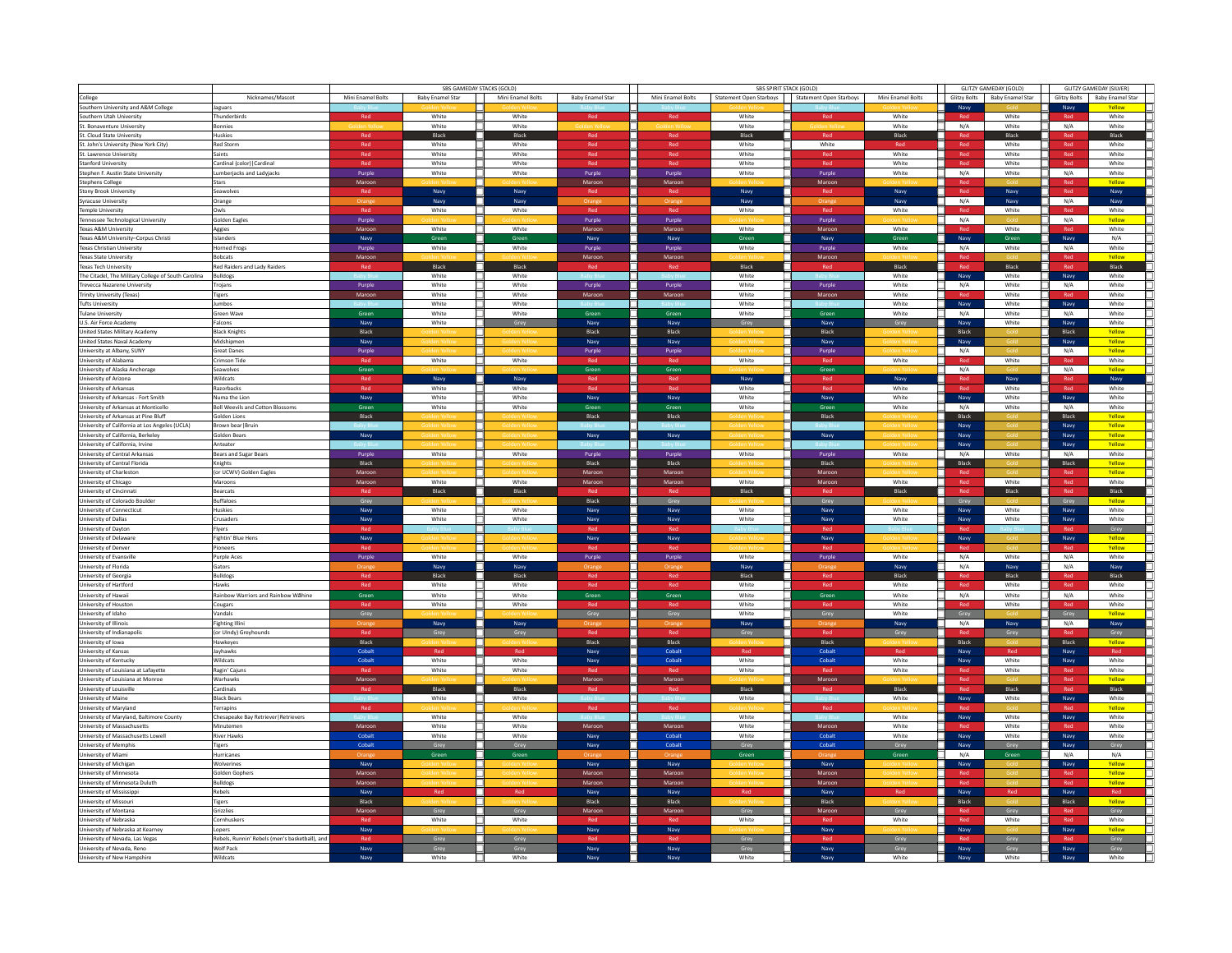|                                                    |                                                                                                                                                                                                                                  | SBS GAMEDAY STACKS (GOLD) |                  |                   |                  |                   | SBS SPIRIT STACK (GOLD)                         |              | GLITZY GAMEDAY (GOLD) | <b>GLITZY GAMEDAY (SILVER)</b> |                               |            |                               |  |
|----------------------------------------------------|----------------------------------------------------------------------------------------------------------------------------------------------------------------------------------------------------------------------------------|---------------------------|------------------|-------------------|------------------|-------------------|-------------------------------------------------|--------------|-----------------------|--------------------------------|-------------------------------|------------|-------------------------------|--|
| College                                            | Nicknames/Mascot                                                                                                                                                                                                                 | Mini Enamel Bolts         | Baby Enamel Star | Mini Enamel Bolts | Baby Enamel Star | Mini Enamel Bolts | Statement Open Starboys Statement Open Starboys |              | Mini Enamel Bolts     |                                | Glitzy Bolts Baby Enamel Star |            | Glitzy Bolts Baby Enamel Star |  |
|                                                    |                                                                                                                                                                                                                                  |                           |                  |                   |                  |                   |                                                 |              |                       |                                |                               |            |                               |  |
| University of New Mexico                           | Lobos                                                                                                                                                                                                                            | Red                       | Grey             | Grey              | Red              | Red               | Grey                                            | Red          | Grey                  |                                | Grey                          |            | Grey                          |  |
| University of North Carolina at Chapel Hill        | Tar Heels                                                                                                                                                                                                                        |                           | White            | White             |                  |                   | White                                           |              | White                 | Navy                           | White                         | Navy       | White                         |  |
| University of North Carolina at Charlotte          | 49ers                                                                                                                                                                                                                            | Green                     | White            | White             | Green            | Green             | White                                           | Green        | White                 | т<br>N/A                       | White                         | N/A        | White                         |  |
| University of North Carolina at Greensboro         | Spartans                                                                                                                                                                                                                         | Navy                      | Grey             | Grey              | Navy             | Navy              | Grey                                            | Navy         | Grey                  | Navy                           | Grey                          | Navy       | Grey                          |  |
| University of North Carolina Wilmington            | Seahawks                                                                                                                                                                                                                         | Navy                      |                  |                   | Navy             | Navy              |                                                 | Navy         |                       | Navy                           |                               | Navy       | Yellow                        |  |
| University of North Dakota                         | <b>Fighting Hawks</b>                                                                                                                                                                                                            | Green                     | White            | White             | Green            | Green             | White                                           | Green        | White                 | N/A                            | White                         | N/A        | White                         |  |
| University of North Florida                        | Ospreys                                                                                                                                                                                                                          | Cohalt                    | Grey             | Grey              | Navy             | Cohalt            | Grey                                            | Cobalt       | Grey                  | Navy                           | Grey                          | Navy       | Grey                          |  |
| University of North Texas                          | Mean Green                                                                                                                                                                                                                       | Green                     | White            | White             | Green            | Green             | White                                           | Green        | White                 | ٦<br>N/A                       | White                         | N/A        | White                         |  |
| University of Northern Iowa                        | Panthers                                                                                                                                                                                                                         | Purple                    |                  |                   | Purple           | Purple            |                                                 | Purple       |                       | N/A<br>٦                       |                               | N/A        | Yellow                        |  |
| University of Notre Dame                           | <b>Fighting Irish</b>                                                                                                                                                                                                            | Navy                      |                  |                   | Navy             | Navy              |                                                 | Navy         |                       | Navy                           |                               | Navy       | Yellow                        |  |
| University of Oklahoma                             | Sooners                                                                                                                                                                                                                          |                           | White            | White             |                  |                   | White                                           |              | White                 |                                | White                         |            | White                         |  |
|                                                    |                                                                                                                                                                                                                                  |                           |                  |                   |                  | Green             |                                                 |              |                       | T<br>N/A                       |                               | N/A        | Yellow                        |  |
| University of Oregon<br>University of Pennsylvania | Ducks<br>Quakers                                                                                                                                                                                                                 | Green                     |                  | Red               | Green            | Naw               |                                                 | Green        |                       | Navy                           |                               |            |                               |  |
|                                                    |                                                                                                                                                                                                                                  | Navy                      | Red              |                   | Navy             |                   | Red                                             | Navy         | Red                   |                                | Red                           | Navy       | Red                           |  |
| University of Pittsburgh                           | Panthers                                                                                                                                                                                                                         | Cobalt                    |                  |                   | Navy             | Cobalt            |                                                 | Cobalt       |                       | Navy                           |                               | Navy       | Yellow                        |  |
| University of Portland                             | Pilots                                                                                                                                                                                                                           | Purple                    | White            | White             | Purple           | Purple            | White                                           | Purple       | White                 | N/A<br>٦.                      | White                         | N/A        | White                         |  |
| University of Providence                           | lason the Argonaut                                                                                                                                                                                                               | Navy                      | <b>Gree</b>      | Gree              | Navy             | Navy              | Gree                                            | Navy         | Gree                  | Navy                           | Green                         | Navy       | N/A                           |  |
| University of Rhode Island                         | Rams                                                                                                                                                                                                                             | Cohalt                    | White            | White             | Navy             | Cohalt            | White                                           | Cobalt       | White                 | Navy                           | White                         | Navy       | White                         |  |
| University of Richmond                             | Spiders                                                                                                                                                                                                                          |                           | Navy             | Navy              |                  |                   | Navy                                            |              | Navy                  |                                | Navy                          |            | Navy                          |  |
| University of Rochester                            | Yellowjackets                                                                                                                                                                                                                    | Navy                      |                  |                   | Navy             | Navy              |                                                 | Navy         |                       | Navy                           |                               | Navy       | Yellow                        |  |
| University of Scranton                             | Iggy the Royal Wolf                                                                                                                                                                                                              | Purple                    | White            | White             | Purple           | Purple            | White                                           | Purple       | White                 | N/A<br>ш.                      | White                         | N/A        | White                         |  |
| University of South Alabama                        | Jaguars                                                                                                                                                                                                                          | Navy                      |                  |                   |                  |                   |                                                 | Navy         |                       |                                |                               |            |                               |  |
|                                                    |                                                                                                                                                                                                                                  |                           |                  | <b>Black</b>      | Navy<br>Maroc    | Navy              |                                                 |              |                       | Navy                           | Black                         | Navy       |                               |  |
| University of South Carolina                       | Gamecocks                                                                                                                                                                                                                        | Maroor                    | Black            |                   |                  | Maroor            | Black                                           | Maroon       | Black                 |                                |                               |            | Black                         |  |
| University of South Dakota                         | Covotes                                                                                                                                                                                                                          |                           | White            | White             |                  |                   | White                                           |              | White                 | Rec                            | White                         | Red        | White                         |  |
| University of South Florida                        | Bulls                                                                                                                                                                                                                            | Green                     |                  |                   | Green            | Green             |                                                 | Green        |                       | N/A<br>┒                       |                               | N/A        | Yellow                        |  |
| University of Southern California                  | Troians and Women of Troy                                                                                                                                                                                                        |                           |                  |                   |                  |                   |                                                 |              |                       |                                |                               |            | Yellow                        |  |
| University of Southern Maine                       | Huskies                                                                                                                                                                                                                          | Navy                      |                  |                   | Navy             | Navy              |                                                 | Navy         |                       | Navy                           |                               | Navy       | Yellow                        |  |
| University of Southern Mississippi                 | Golden Eagles                                                                                                                                                                                                                    | Black                     |                  |                   | Black            | Black             |                                                 | Black        |                       | Black                          |                               | Black      | Vollow                        |  |
| University of Tampa                                | Spartans                                                                                                                                                                                                                         |                           | Black            | Black             |                  |                   | Black                                           |              | Black                 |                                | Black                         |            | Black                         |  |
| University of Tennessee                            | Volunteers and Lady Volunteers                                                                                                                                                                                                   | Orange                    | White            | White             | Orang            | Orang             | White                                           | Orang        | White                 | □.<br>N/A                      | White                         | N/A        | White                         |  |
| University of Texas                                | Longhorns                                                                                                                                                                                                                        |                           | White            | White             |                  |                   | White                                           |              | White                 | N/A                            | White                         | N/A        | White                         |  |
|                                                    |                                                                                                                                                                                                                                  | Orang                     |                  |                   | Oran             | Orang             |                                                 |              |                       | H                              |                               |            |                               |  |
| University of Texas at Arlington                   | Mavericks                                                                                                                                                                                                                        |                           | Navy             | Navy              |                  |                   | Navy                                            |              | Navy                  | N/A                            | Navy                          | N/A        | Navy                          |  |
| University of Texas at El Paso                     | Miners                                                                                                                                                                                                                           | Navy                      |                  |                   | Navy             | Navy              |                                                 | Navy         |                       | Navy                           |                               | Navy       |                               |  |
| University of Texas at San Antonio                 | Roadrunners                                                                                                                                                                                                                      |                           | Navy             | Navy              |                  |                   | Navy                                            |              | Navy                  | N/A                            | Navy                          | N/A        | Navy                          |  |
| University of the Incarnate Word                   | Cardinals                                                                                                                                                                                                                        | Ros                       | Black            | Black             |                  | Red               | Black                                           | DA.          | Black                 |                                | Black                         |            | Black                         |  |
| University of Toledo                               | Rockets                                                                                                                                                                                                                          | Navy                      |                  |                   | Navy             | Navy              |                                                 | Navy         |                       | Navy                           |                               | Navy       | Yellow                        |  |
| University of Utah                                 | Jte Tribe Utes                                                                                                                                                                                                                   |                           | White            | White             |                  |                   | White                                           |              | White                 |                                | White                         |            | White                         |  |
| University Of Vermont                              | Catamounts                                                                                                                                                                                                                       | Green                     |                  |                   | Green            | Green             |                                                 | Green        |                       | N/A                            |                               | N/A        | Vollow                        |  |
|                                                    | <b>Cavaliers</b>                                                                                                                                                                                                                 |                           | Navy             |                   |                  |                   | Navy                                            |              | Navy                  | ✓<br>N/A                       |                               | N/A        | Navy                          |  |
| University of Virginia                             |                                                                                                                                                                                                                                  |                           |                  | Navy              |                  |                   |                                                 |              |                       |                                | Navy                          |            |                               |  |
| University of Virginia's College at Wise           | Cavaliers<!-- The school now consistently calls</td> <td>Red</td> <td>Grey</td> <td>Grey</td> <td>Red</td> <td>Red</td> <td>Grey</td> <td>Red</td> <td>Grey</td> <td>Red</td> <td>Grey</td> <td>Red</td> <td>Grey</td> <td></td> | Red                       | Grey             | Grey              | Red              | Red               | Grey                                            | Red          | Grey                  | Red                            | Grey                          | Red        | Grey                          |  |
| University of Washington                           | <b>Huskies</b>                                                                                                                                                                                                                   | Purple                    |                  |                   | Purple           | Purple            |                                                 | Purple       |                       | N/A<br>п.                      |                               | N/A        | Yellow                        |  |
| University of West Georgia                         | Wolves                                                                                                                                                                                                                           | Cobalt                    | Red              | Red               | Navy             | Cobalt            | Red                                             | Cobalt       | Red                   | Navy                           | Red                           | Navy       | Red                           |  |
| University of Wisconsin-Madison                    | Badgers                                                                                                                                                                                                                          | Ror                       | White            | White             |                  |                   | White                                           | Ror          | White                 |                                | White                         |            | White                         |  |
| University of Wyoming                              | <b>Cowboys and Cowgirls</b>                                                                                                                                                                                                      |                           | White            | White             |                  |                   | White                                           |              | White                 | т<br>N/A                       | White                         | N/A        | White                         |  |
| Utah State University                              | Aggies                                                                                                                                                                                                                           | Navy                      | White            | White             | Navy             | Navy              | White                                           | Navy         | White                 | Navy                           | White                         | Navy       | White                         |  |
| Valdosta State University                          | <b>Blazers</b>                                                                                                                                                                                                                   | Red                       | Black            | Black             |                  | Red               | Black                                           | Red          | Black                 |                                | <b>Black</b>                  | Red        | Black                         |  |
| Valparaiso University                              | crusaders                                                                                                                                                                                                                        |                           | White            | White             |                  |                   | White                                           |              | White                 | N/A                            | White                         | N/A        | White                         |  |
| Vanderbilt University                              | commodore:                                                                                                                                                                                                                       |                           | Black            | Black             |                  |                   | Black                                           |              | Black                 | N/A                            | Black                         | N/A        | Black                         |  |
| Vassar College                                     | <b>Brewers</b>                                                                                                                                                                                                                   | Maroon                    |                  |                   | Maroon           | Maroon            |                                                 | Maroon       |                       | Rec                            |                               |            | Grev                          |  |
|                                                    |                                                                                                                                                                                                                                  |                           |                  |                   |                  |                   |                                                 |              |                       |                                |                               |            |                               |  |
| Virginia Commonwealth University                   | Rams                                                                                                                                                                                                                             |                           | Black            | Black             |                  |                   | Black                                           |              | Black                 | ı.<br>N/A                      | Black                         | N/A        | Black                         |  |
| Virginia Military Institute                        | Keydets                                                                                                                                                                                                                          | Red                       | White            | White             | Red              | Red               | White                                           | Red          | White                 | <b>Red</b>                     | White                         | <b>Red</b> | White                         |  |
| Virginia Tech                                      | Hokies                                                                                                                                                                                                                           | Maroon                    |                  |                   | Maroon           | Maroon            |                                                 | Maroon       |                       |                                |                               |            |                               |  |
| <b>Wake Forest University</b>                      | Demon Deacons                                                                                                                                                                                                                    | Black                     |                  |                   | Black            | Black             |                                                 | Black        |                       | Black                          |                               | Black      | Yellow                        |  |
| Washington and Lee University                      | Generals                                                                                                                                                                                                                         | White                     | Navy             | Navy              | White            | White             | Navy                                            | Navy         | White                 | Navy                           | White                         | Navy       | White                         |  |
| <b>Washington College</b>                          | Gus the Goose                                                                                                                                                                                                                    | Maroor                    | Black            | Black             | Maroon           | Maroon            | Black                                           | Maroon       | Black                 | Red                            | Black                         | Red        | Black                         |  |
| <b>Washington State University</b>                 | Cougars                                                                                                                                                                                                                          |                           | Grey             | Grey              |                  |                   | Grey                                            |              | Grey                  | Red                            | Grey                          | Red        | Grey                          |  |
| Washington University in St. Louis                 | Bears                                                                                                                                                                                                                            | Green                     | Red              |                   | Green            | Green             |                                                 | Green        |                       | N/A                            |                               | N/A        | Red                           |  |
|                                                    |                                                                                                                                                                                                                                  |                           | White            | White             |                  |                   | White                                           |              | Red<br>White          | Red                            | Red<br>White                  |            | White                         |  |
| Wells College                                      | Express                                                                                                                                                                                                                          | Maroor                    |                  |                   | Maroon           | Maroor            |                                                 | Maroon       |                       |                                |                               | Red        |                               |  |
| Wentworth Institute of Technology                  | Leopards                                                                                                                                                                                                                         |                           | Black            | Black             |                  |                   | Black                                           |              | Black                 | Red                            | Black                         | Red        | Black                         |  |
| West Chester University of Pennsylvania            | Golden Rams                                                                                                                                                                                                                      | Purple                    |                  |                   | Purple           | Purple            |                                                 | Purple       |                       | N/A<br>┒                       |                               | N/A        | Yellow                        |  |
| West Liberty University                            | <b>Hilltoppers and Lady Toppers</b>                                                                                                                                                                                              | Black                     |                  |                   | <b>Rlack</b>     | Black             |                                                 | <b>Black</b> |                       | Black                          |                               | Black      | Yellow                        |  |
| West Virginia State University                     | Yellow Jackets                                                                                                                                                                                                                   | Black                     |                  |                   | Black            | Black             |                                                 | Black        |                       | Black                          |                               | Black      | Yellow                        |  |
| West Virginia University                           | Mountaineers                                                                                                                                                                                                                     |                           | Navy             | Navy              |                  |                   | Navy                                            |              | Navy                  | N/A                            | Navy                          | N/A        | Navy                          |  |
| West Virginia Wesleyan College                     | <b>Bobcats and Lady Bobcats</b>                                                                                                                                                                                                  |                           | Black            | Black             |                  |                   | Black                                           |              | Black                 | N/A                            | Black                         | N/A        | Black                         |  |
| Western Carolina University                        | Catamounts and Lady Catamounts                                                                                                                                                                                                   | Purple                    |                  |                   | Purple           | Purple            |                                                 | Purple       |                       | N/A                            |                               | N/A        | Yellow                        |  |
| Western Colorado University                        | Mountaineers                                                                                                                                                                                                                     | Rer                       |                  | Grey              |                  | Red               |                                                 | Red          | Grey                  | Red                            | Grey                          | Red        | Grey                          |  |
| Western Illinois University                        | Fighting United States Marine Corps   Leather                                                                                                                                                                                    | Purple                    | Grey             |                   | Purple           | Purple            | Grey                                            | Purple       |                       | N/A                            |                               | N/A        |                               |  |
|                                                    |                                                                                                                                                                                                                                  |                           |                  |                   |                  |                   |                                                 |              |                       | ⊐                              |                               |            | Yellow                        |  |
| Western Kentucky University                        | <b>Hilltoppers and Lady Toppers</b>                                                                                                                                                                                              | Red                       | White            | White             |                  | Red               | White                                           | Red          | White                 | Red                            | White                         | Red        | White                         |  |
| Western Michigan University                        | Broncos                                                                                                                                                                                                                          | White                     |                  |                   | White            | White             |                                                 | White        |                       | ┑<br>White                     |                               | White      | Yellow                        |  |
| Western New Mexico University                      | Mustangs                                                                                                                                                                                                                         | Purple                    |                  |                   | Purple           | Purple            |                                                 | Purple       |                       | N/A<br>┓                       |                               | N/A        | Yellow                        |  |
| Wichita State University                           | Shockers                                                                                                                                                                                                                         | Black                     |                  |                   | Black            | Black             |                                                 | Black        |                       | Black                          |                               | Black      | Yellow                        |  |
| Wofford College                                    | erriers                                                                                                                                                                                                                          | Black                     |                  |                   | Black            | Black             |                                                 | Black        |                       | Black                          |                               | Black      | Yellow                        |  |
| Worcester Polytechnic Institute                    | Engineers                                                                                                                                                                                                                        |                           |                  |                   |                  |                   |                                                 |              | Grey                  |                                |                               |            | Grey                          |  |
| Wright State University                            | Raiders                                                                                                                                                                                                                          | Green                     |                  |                   | Green            | Green             |                                                 | Green        |                       | ┑.<br>N/A                      |                               | N/A        | Yellow                        |  |
| Xavier University                                  | Musketeers                                                                                                                                                                                                                       | Navy                      | Grey             | Grey              | Navy             | Navy              | Grey                                            | Navy         | Grey                  | Navy                           | Grey                          | Navy       | Grey                          |  |
|                                                    |                                                                                                                                                                                                                                  | White                     |                  |                   | White            | White             |                                                 | White        |                       | White                          |                               | White      |                               |  |
| Xavier University of Louisiana                     | <b>Gold Rush and Gold Nuggets</b>                                                                                                                                                                                                |                           |                  |                   |                  |                   |                                                 |              |                       |                                |                               |            |                               |  |
| Yale University                                    | sulldogs or Elis                                                                                                                                                                                                                 | Navy                      | White            | White             | Navy             | Navy              | White                                           | Navy         | White                 | Navy                           | White                         | Navy       | White                         |  |
|                                                    |                                                                                                                                                                                                                                  |                           |                  |                   |                  |                   |                                                 |              |                       |                                |                               |            |                               |  |
|                                                    |                                                                                                                                                                                                                                  |                           |                  |                   |                  |                   |                                                 |              |                       |                                |                               |            |                               |  |
|                                                    |                                                                                                                                                                                                                                  |                           |                  |                   |                  |                   |                                                 |              |                       |                                |                               |            |                               |  |
|                                                    |                                                                                                                                                                                                                                  |                           |                  |                   |                  |                   |                                                 |              |                       |                                |                               |            |                               |  |
|                                                    |                                                                                                                                                                                                                                  |                           |                  |                   |                  |                   |                                                 |              |                       |                                |                               |            |                               |  |
|                                                    |                                                                                                                                                                                                                                  |                           |                  |                   |                  |                   |                                                 |              |                       |                                |                               |            |                               |  |